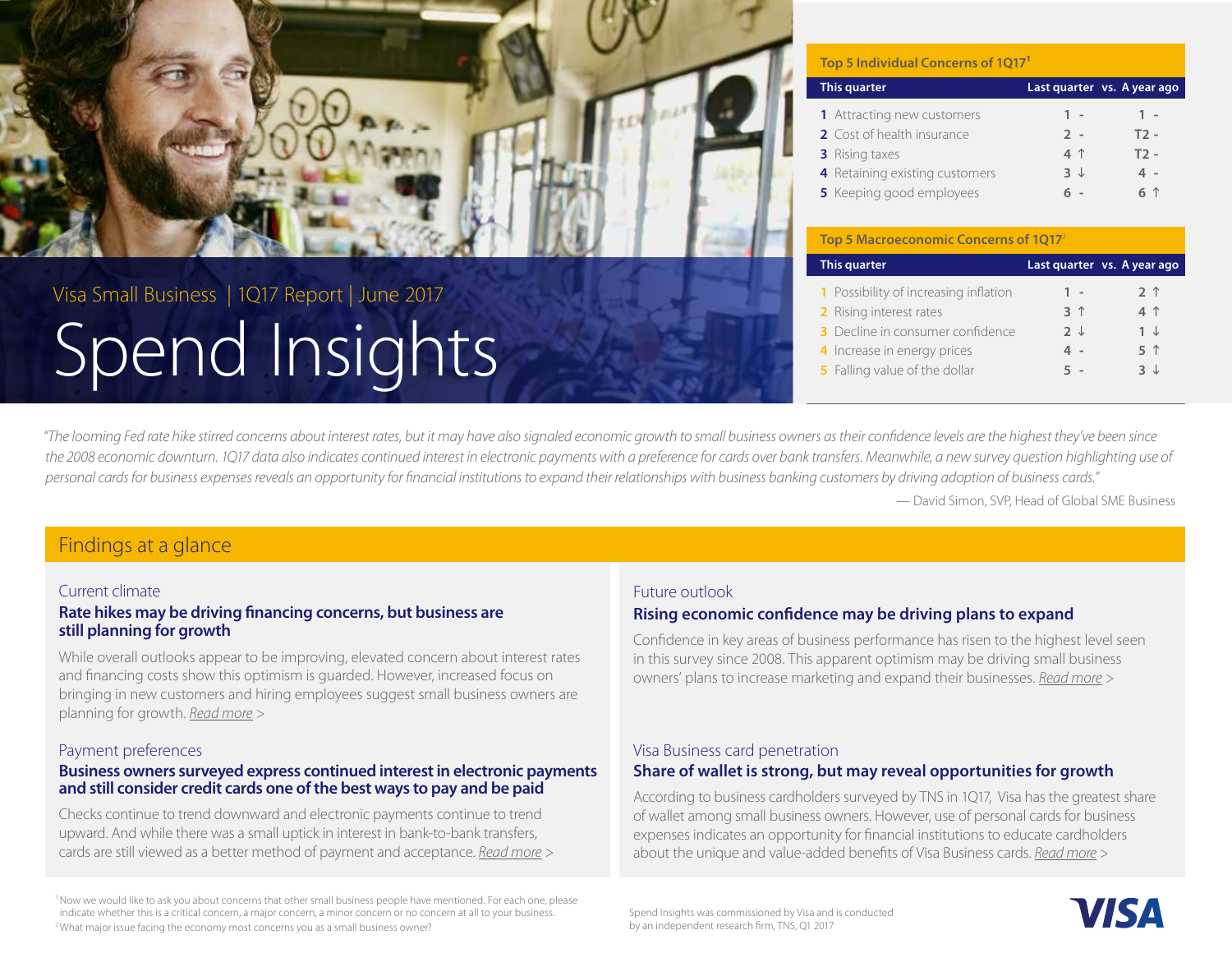#### <span id="page-1-0"></span>Current climate

## Rate hikes may be driving financing concerns, but business are still planning for growth

Rising interest rates and higher financing costs became top-of-mind for small business owners in 1Q17, which may have been driven by anticipation of the Federal Reserve's March rate hike announcement. However, rate hikes are often a function of a strengthening economy and responses around marketing and staffing indicate that small business owners are poised to capitalize by growing their business and workforce.

#### **Anticipation of paying more to borrow money**

In the quarters leading up to the Fed's rate hike announcement, concerns about interest rates rose sharply. Confidence that the cost of financing will increase also rose in this timeframe, spiking in 4Q16 and remaining high in 1Q17.





#### The cost of financing will increase<sup>3</sup>



#### **Focus on bringing in new customers**1

Despite their interest rate concerns, small business owners' responses indicate that they see new business as a critical need and will be taking steps to acquire new customers.



#### **Emphasis on shoring**  up workforce<sup>1</sup>

Responses show an increasing emphasis on acquiring and retaining employees, which may indicate small business owners are positioning themselves to accommodate growth.





2Q16 3Q16 4Q16 1Q17

*"We are adding employees into our sales and marketing departments."*

— Software development



As 2016 progressed, small capital investments slowed. Over the course of the year, sales volume growth in this category fell from 15.4% in 1Q16 to 14.2% in 4Q16, indicating small businesses may have been increasingly reluctant to use credit as the Fed's rate hike announcement approached.

<sup>1</sup> Now we would like to ask you about concerns that other small business people have mentioned. For each one, please indicate whether this is a critical concern, a major concern, a minor concern or no concern at all to your business.

<sup>2</sup> What major issue facing the economy most concerns you as a small business owner?

<sup>3</sup> Thinking of the business in which you are an owner, part owner, partner or the financial decision maker, please tell me how likely each of the following is to occur.

Spend Insights was commissioned by Visa and is conducted by an independent research firm, TNS, Q1 2017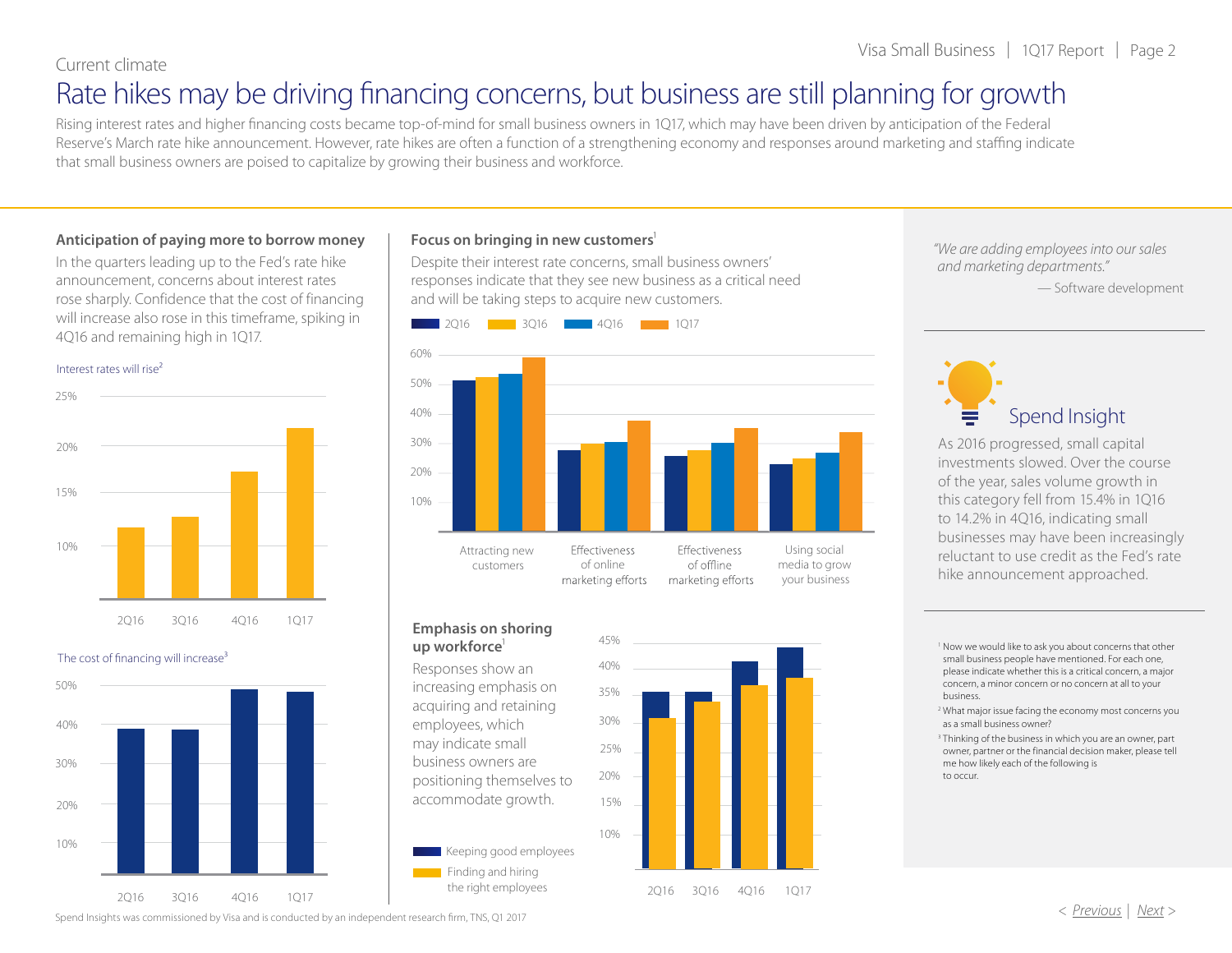### <span id="page-2-0"></span>Future outlook

### Rising economic confidence may be driving plans to expand

General economic confidence grew steadily from 2008 through 2015 and then dipped in 2016. But as of 1Q17, confidence in key areas of business performance is the highest it's been in more than eight years. Combined with their cited marketing and expansion plans, small business owners' responses indicate they are increasingly optimistic.

#### **Confidence in key performance indicators**<sup>3</sup>

Revenue increase Greater profit

Overall confidence in factors central to business performance is the highest it's been since 2008.



#### **Advertising and marketing focus**

The number of small business owners who say they are planning to ramp up their marketing efforts increased steadily over the past three quarters. Among those doing more marketing, the majority cite plans to utilize cost-effective digital channels especially social media.



#### Ad/marketing focus<sup>4</sup>

63% 56% 20% Social Digital Mobile

#### Use of social media to grow business<sup>1</sup>



#### **Expansion plans**<sup>5</sup>

The 4Q16 to 1Q17 shift in responses around expansion support the notion that small business owners are increasingly optimistic about the economy.



*"We're expanding the geographical area we serve and expanding services to cover a broader segment. We are also increasing our marketing efforts to reach more potential customers."*

— Manufacturing



Year-over-year (YOY) spend in the Advertising Services category was up 22.1% and YOY spend in Management Consulting and Public Relations was up 31.4% – both increases could further indicate plans for growth.

<sup>1</sup> Now we would like to ask you about concerns that other small business people have mentioned. For each one, please indicate whether this is a critical concern, a major concern, a minor concern or no concern at all to your business.

- <sup>3</sup> Thinking of the business in which you are an owner, part owner, partner or the financial decision maker, please tell me how likely each of the following is to occur:
- 4 You mentioned you planned on increasing your marketing efforts in the next 6 months. What areas do you plan to focus on?
- ⁵ What business expansion efforts are you planning in the next 12 months?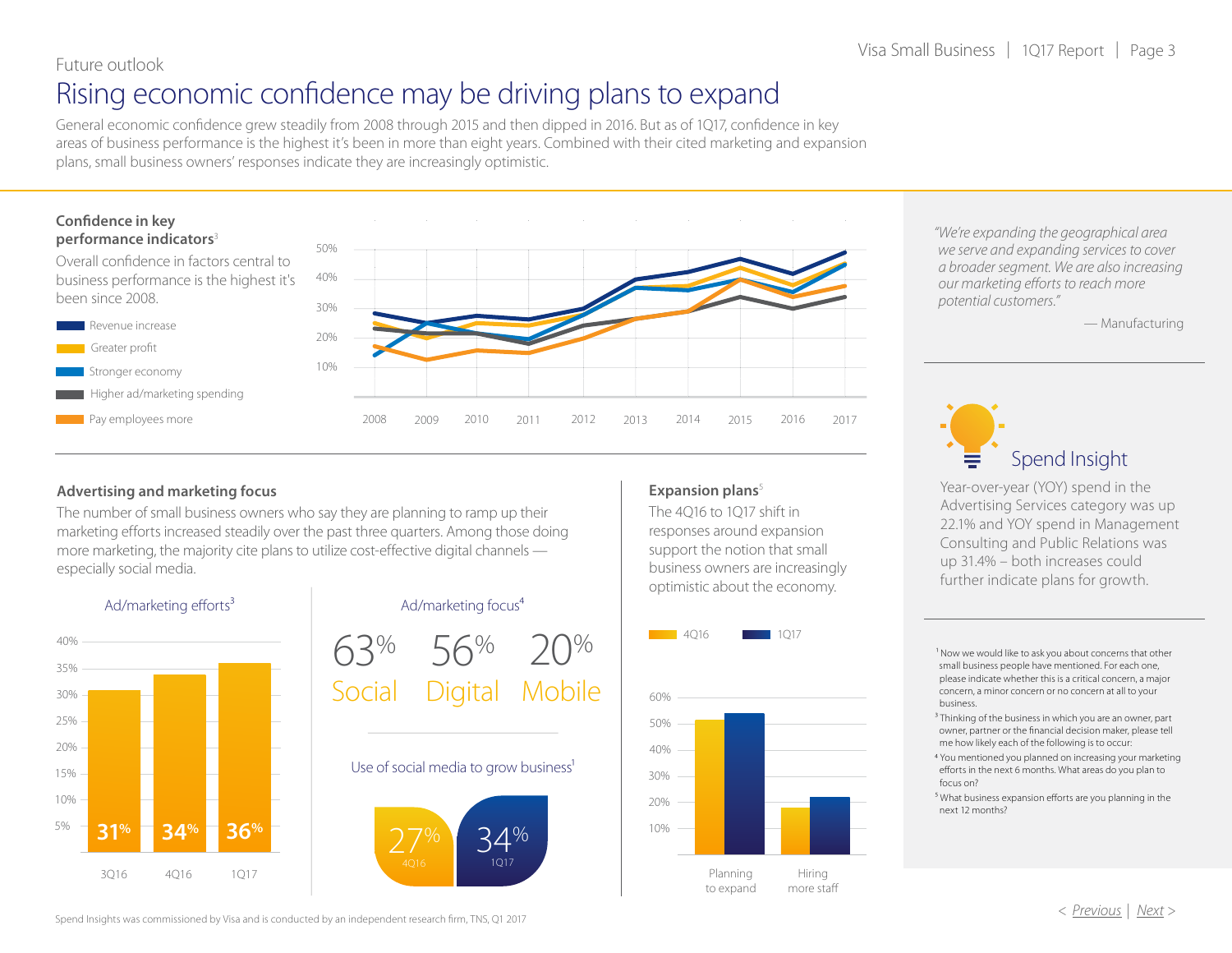### <span id="page-3-0"></span>Business owners surveyed express continued interest in electronic payments and still consider credit cards one of the best ways to pay and be paid

Responses indicate credit cards are still viewed as the best and most efficient for small business expenses.<sup>6</sup> However, 1Q17 saw a slight uptick in interest in bank-to-bank transfers. And when asked about new tools or solutions issuers could provide to help improve business processes, electronic means of payment garnered the greatest interest among small business owners, followed closely by cash flow management improvements.

#### **Payment method preferences:**

Responses about payment method usage and perceptions show that despite the prevalence of checks, they continue to trend down as cards continue to gain favor. And while interest in bank-to-bank transfers as a payment method for business expenses increased in 1Q17, small business owners surveyed still tend to choose cards for making and receiving payments.

*"With my credit card, the cash back rewards are valuable and payments are easy."*

— Imported goods



For overall small business spend on Visa cards, YOY sales volume grew 13.7%, transactions grew 11.9% and average ticket size grew 1.6%. This overall growth may be correlated with increasing interest in electronic payments and continued preference for credit cards.

- 6 When making payments, which of the following is the best and most efficient payment tool for your business?
- <sup>7</sup> Next, please click the payment methods your company uses for business expenses.
- ⁸ Which payment methods have you started accepting in the past 12 months?
- <sup>9</sup> Among these payment tools, which ones will you more likely increase usage of over the next 6 months?
- <sup>10</sup>What one of these business process improvements would benefit your company the most?

#### Methods used for business expenses<sup>7</sup>

Credit cards are still preferred over bank transfers and debit cards, and remain a close second to checks.



#### **New payment methods accepted**<sup>8</sup>

Among those who have accepted a new form of payment in the past 12 months, cards were more prevalent than checks or bank transfers.



#### **Check usage in next six months**<sup>9</sup>

Responses citing plans to use checks more often indicate this method is not likely to increase.



#### Process improvements<sup>10</sup>

Electronic payments ranked as the most appealing process improvement to small business owners.

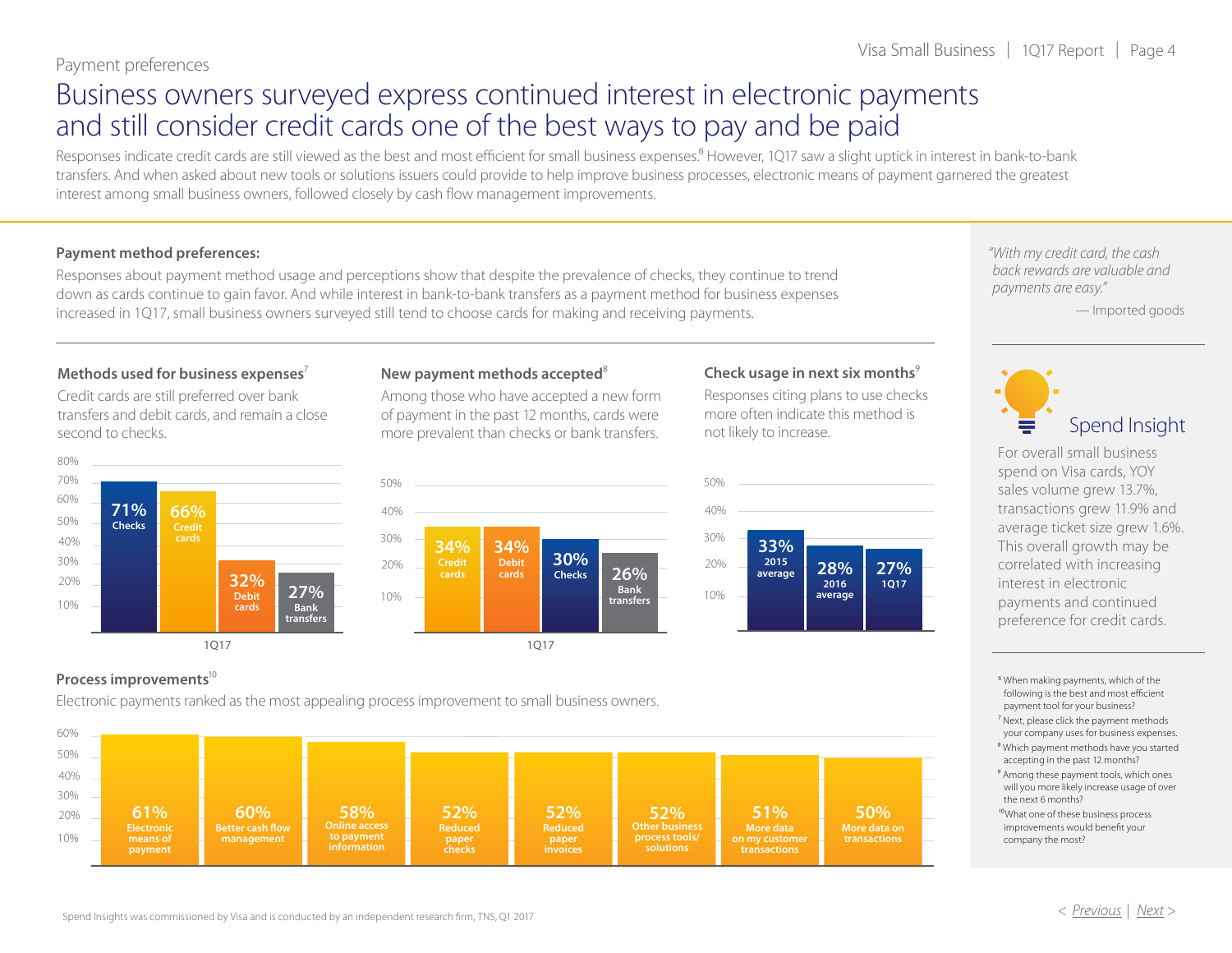## <span id="page-4-0"></span>Share of wallet is strong, but may reveal opportunities for growth

Among the U.S. small business owners surveyed, more carry a Visa card than any other brand.<sup>11</sup> However, the majority of them own a consumer card for business expenses.<sup>12</sup> This may present an opportunity for financial institutions to educate their business banking customers about the advantages of Visa Business cards — including earning rewards, automatic savings for qualified business purchases, easy-to-use spend tracking tools, the ability to separate business and personal expenses, and better cash flow management.

#### **Credit card brands owned for business expenses**11

Nearly three quarters of small business owners surveyed carry a Visa credit card to pay business expenses with a significant margin separating them from the next competitor.

#### Of those surveyed:





55% MasterCard





Discover

*"I use a personal card for business expenses because I get cash rewards."* — Home inspections



Spend behavior of those who own Visa Business cards further indicates small business owners plan to grow their customer base and workforce. Among the five fastest growing spend categories, YOY sales volume for Attracting New Customers increased 17.1% and Hiring Employees increased 14.3%.

<sup>11</sup> Please indicate the credit cards you own for business expenses by brand (business or personal) [Base: Total respondents (600)]

<sup>12</sup> Please indicate the credit cards you own for business expenses by type (business or personal) [Base: Cardholders (varies by brand)]

#### **Personal credit cards owned for business expenses**12

Across all major brands, small business owners report owning a consumer card for their business expenses. This indicates there may be a need for further education about the benefits of owning and using business credit cards.